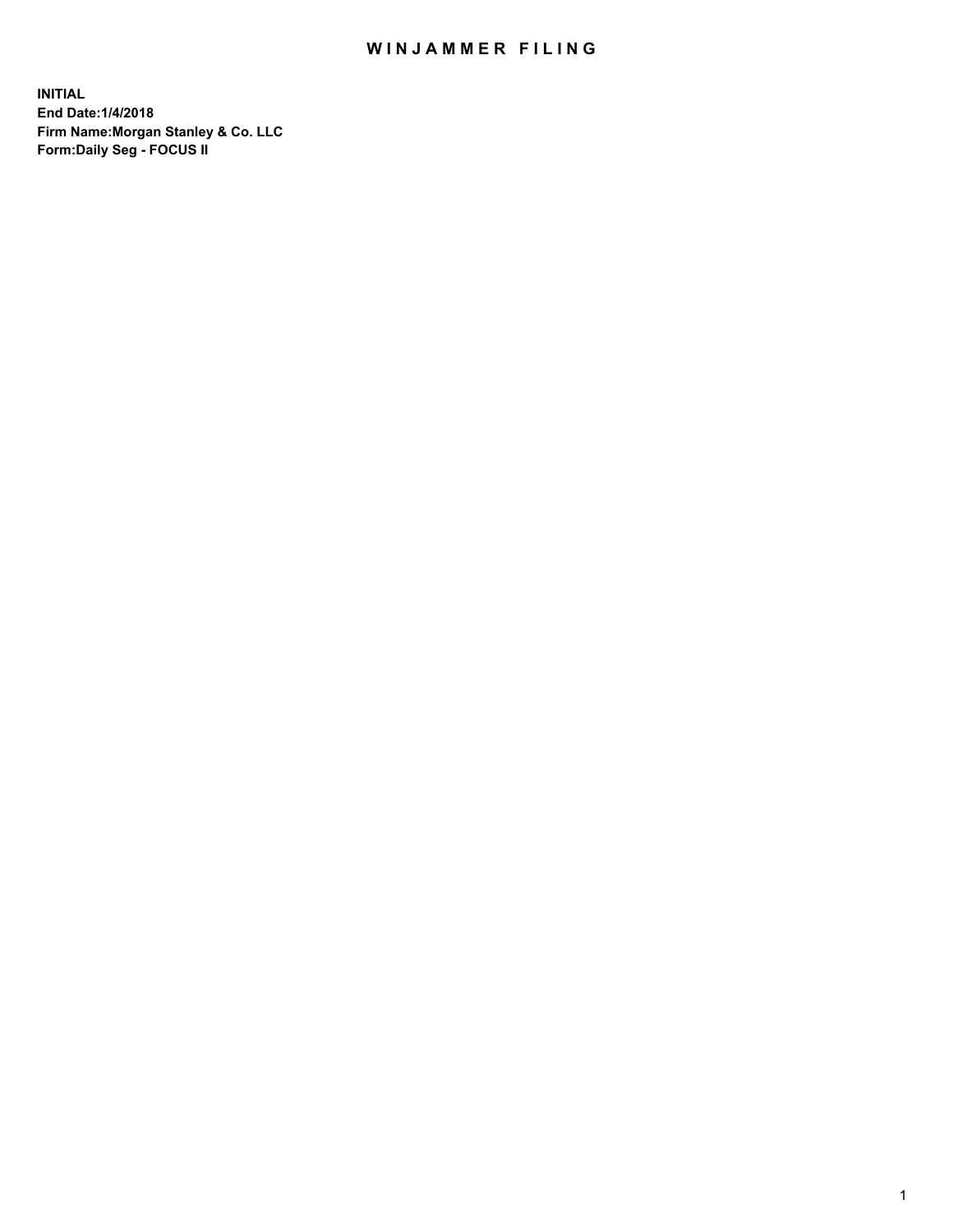### **INITIAL End Date:1/4/2018 Firm Name:Morgan Stanley & Co. LLC Form:Daily Seg - FOCUS II Daily Segregation - Cover Page**

| Name of Company                                                                   | Morgan Stanley & Co. LLC     |
|-----------------------------------------------------------------------------------|------------------------------|
| <b>Contact Name</b>                                                               | Ikram Shah                   |
| <b>Contact Phone Number</b>                                                       | 212-276-0963                 |
| <b>Contact Email Address</b>                                                      | Ikram.shah@morganstanley.com |
| FCM's Customer Segregated Funds Residual Interest Target (choose one):            |                              |
| a. Minimum dollar amount: ; or                                                    | 285,000,000                  |
| b. Minimum percentage of customer segregated funds required:%; or                 |                              |
| c. Dollar amount range between: and; or                                           | 0 <sub>0</sub>               |
| d. Percentage range of customer segregated funds required between:% and%.         | 00                           |
| FCM's Customer Secured Amount Funds Residual Interest Target (choose one):        |                              |
| a. Minimum dollar amount: ; or                                                    | 140,000,000                  |
| b. Minimum percentage of customer secured funds required:%; or                    |                              |
| c. Dollar amount range between: and; or                                           | <u>00</u>                    |
| d. Percentage range of customer secured funds required between: % and %.          | 0 <sub>0</sub>               |
| FCM's Cleared Swaps Customer Collateral Residual Interest Target (choose one):    |                              |
| a. Minimum dollar amount: ; or                                                    | 92,000,000                   |
| b. Minimum percentage of cleared swaps customer collateral required:% ; or        |                              |
| c. Dollar amount range between: and; or                                           | 0 <sub>0</sub>               |
| d. Percentage range of cleared swaps customer collateral required between:% and%. | <u>00</u>                    |

Attach supporting documents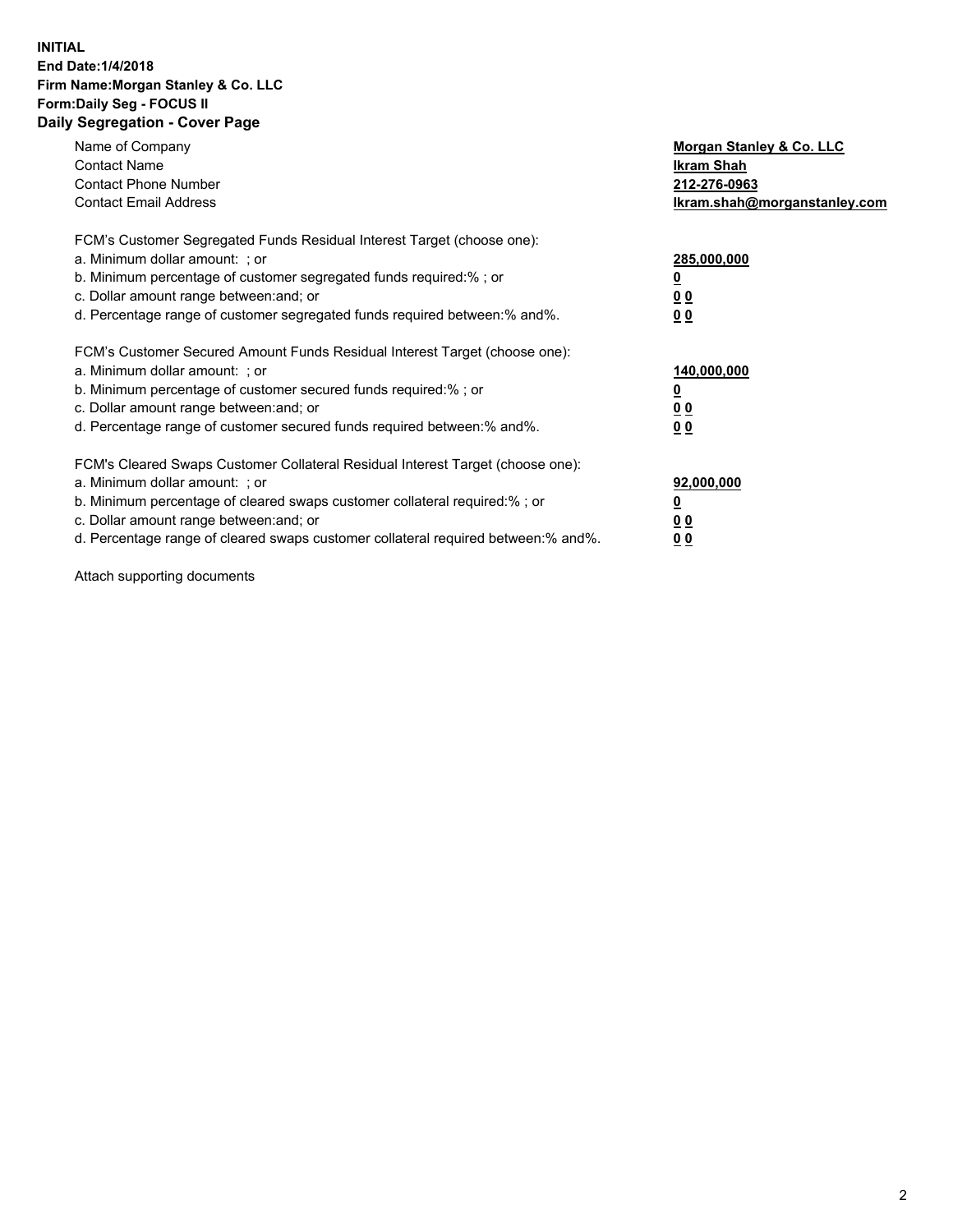# **INITIAL End Date:1/4/2018 Firm Name:Morgan Stanley & Co. LLC Form:Daily Seg - FOCUS II**

## **Daily Segregation - Secured Amounts**

|     | Foreign Futures and Foreign Options Secured Amounts                                                        |                                  |
|-----|------------------------------------------------------------------------------------------------------------|----------------------------------|
|     | Amount required to be set aside pursuant to law, rule or regulation of a foreign                           | $0$ [7305]                       |
|     | government or a rule of a self-regulatory organization authorized thereunder                               |                                  |
| 1.  | Net ledger balance - Foreign Futures and Foreign Option Trading - All Customers                            |                                  |
|     | A. Cash                                                                                                    | 2,956,303,935 [7315]             |
|     | B. Securities (at market)                                                                                  | 1,659,439,796 [7317]             |
| 2.  | Net unrealized profit (loss) in open futures contracts traded on a foreign board of trade                  | 790,296,366 [7325]               |
| 3.  | Exchange traded options                                                                                    |                                  |
|     | a. Market value of open option contracts purchased on a foreign board of trade                             | 10,239,733 [7335]                |
|     | b. Market value of open contracts granted (sold) on a foreign board of trade                               | -11,564,782 [7337]               |
| 4.  | Net equity (deficit) (add lines 1.2. and 3.)                                                               | 5,404,715,048 [7345]             |
| 5.  | Account liquidating to a deficit and account with a debit balances - gross amount                          | 40,616,170 [7351]                |
|     | Less: amount offset by customer owned securities                                                           | -39,063,970 [7352] 1,552,200     |
|     |                                                                                                            | [7354]                           |
| 6.  | Amount required to be set aside as the secured amount - Net Liquidating Equity                             | 5,406,267,248 [7355]             |
|     | Method (add lines 4 and 5)                                                                                 |                                  |
| 7.  | Greater of amount required to be set aside pursuant to foreign jurisdiction (above) or line                | 5,406,267,248 [7360]             |
|     | 6.                                                                                                         |                                  |
|     | FUNDS DEPOSITED IN SEPARATE REGULATION 30.7 ACCOUNTS                                                       |                                  |
| 1.  | Cash in banks                                                                                              |                                  |
|     | A. Banks located in the United States                                                                      | 292,299,532 [7500]               |
|     | B. Other banks qualified under Regulation 30.7                                                             | 766,166,972 [7520] 1,058,466,504 |
|     |                                                                                                            | [7530]                           |
| 2.  | Securities                                                                                                 |                                  |
|     | A. In safekeeping with banks located in the United States                                                  | 314,592,302 [7540]               |
|     | B. In safekeeping with other banks qualified under Regulation 30.7                                         | 0 [7560] 314,592,302 [7570]      |
| 3.  | Equities with registered futures commission merchants                                                      |                                  |
|     | A. Cash                                                                                                    | 7,574,140 [7580]                 |
|     | <b>B.</b> Securities                                                                                       | $0$ [7590]                       |
|     | C. Unrealized gain (loss) on open futures contracts                                                        | 972,576 [7600]                   |
|     | D. Value of long option contracts                                                                          | $0$ [7610]                       |
|     | E. Value of short option contracts                                                                         | 0 [7615] 8,546,716 [7620]        |
| 4.  | Amounts held by clearing organizations of foreign boards of trade                                          |                                  |
|     | A. Cash                                                                                                    | $0$ [7640]                       |
|     | <b>B.</b> Securities                                                                                       | $0$ [7650]                       |
|     | C. Amount due to (from) clearing organization - daily variation                                            | $0$ [7660]                       |
|     | D. Value of long option contracts                                                                          | $0$ [7670]                       |
|     | E. Value of short option contracts                                                                         | 0 [7675] 0 [7680]                |
| 5.  | Amounts held by members of foreign boards of trade                                                         |                                  |
|     | A. Cash                                                                                                    | 2,084,164,235 [7700]             |
|     | <b>B.</b> Securities                                                                                       | 1,344,847,494 [7710]             |
|     | C. Unrealized gain (loss) on open futures contracts                                                        | 789,323,790 [7720]               |
|     | D. Value of long option contracts                                                                          | 10,239,733 [7730]                |
|     | E. Value of short option contracts                                                                         | -11,564,782 [7735] 4,217,010,470 |
|     |                                                                                                            | [7740]                           |
| 6.  | Amounts with other depositories designated by a foreign board of trade                                     | $0$ [7760]                       |
| 7.  | Segregated funds on hand                                                                                   | $0$ [7765]                       |
| 8.  | Total funds in separate section 30.7 accounts                                                              | 5,598,615,992 [7770]             |
| 9.  | Excess (deficiency) Set Aside for Secured Amount (subtract line 7 Secured Statement<br>Page 1 from Line 8) | 192,348,744 [7380]               |
| 10. | Management Target Amount for Excess funds in separate section 30.7 accounts                                | 140,000,000 [7780]               |
| 11. | Excess (deficiency) funds in separate 30.7 accounts over (under) Management Target                         | 52,348,744 [7785]                |
|     |                                                                                                            |                                  |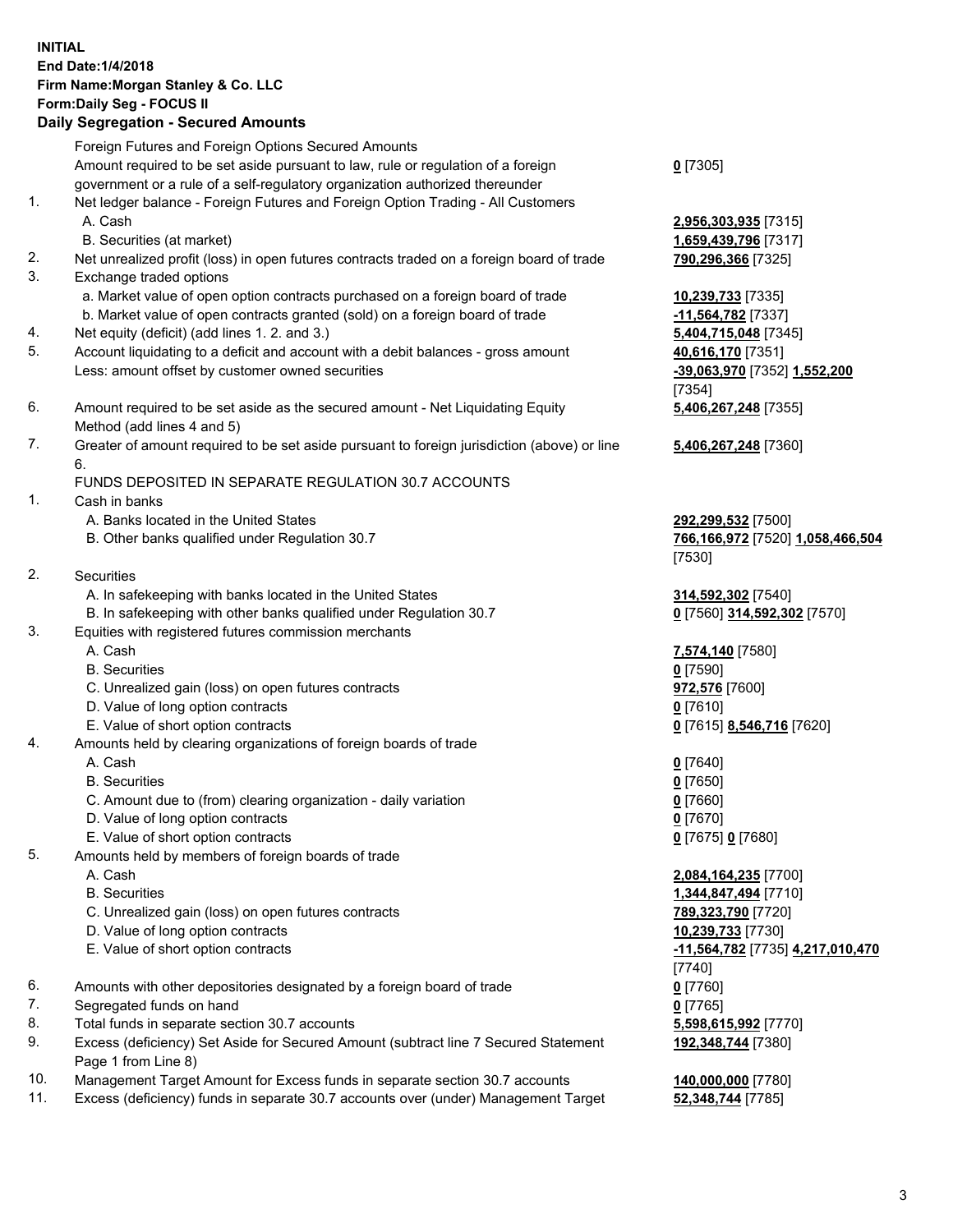# **INITIAL End Date:1/4/2018 Firm Name:Morgan Stanley & Co. LLC Form:Daily Seg - FOCUS II**

# **Daily Segregation - Segregation Statement**

SEGREGATION REQUIREMENTS(Section 4d(2) of the CEAct) 1. Net ledger balance A. Cash **7,863,793,135** [7010] B. Securities (at market) **4,677,015,623** [7020] 2. Net unrealized profit (loss) in open futures contracts traded on a contract market **1,645,147,114** [7030] 3. Exchange traded options A. Add market value of open option contracts purchased on a contract market **307,980,505** [7032] B. Deduct market value of open option contracts granted (sold) on a contract market **-442,422,728** [7033] 4. Net equity (deficit) (add lines 1, 2 and 3) **14,051,513,649** [7040] 5. Accounts liquidating to a deficit and accounts with debit balances - gross amount **221,777,368** [7045] Less: amount offset by customer securities **-159,206,172** [7047] **62,571,196** [7050] 6. Amount required to be segregated (add lines 4 and 5) **14,114,084,845** [7060] FUNDS IN SEGREGATED ACCOUNTS 7. Deposited in segregated funds bank accounts A. Cash **4,172,934,942** [7070] B. Securities representing investments of customers' funds (at market) **0** [7080] C. Securities held for particular customers or option customers in lieu of cash (at market) **1,226,656,229** [7090] 8. Margins on deposit with derivatives clearing organizations of contract markets A. Cash **5,629,043,245** [7100] B. Securities representing investments of customers' funds (at market) **0** [7110] C. Securities held for particular customers or option customers in lieu of cash (at market) **3,450,359,394** [7120] 9. Net settlement from (to) derivatives clearing organizations of contract markets **92,063,880** [7130] 10. Exchange traded options A. Value of open long option contracts **307,980,505** [7132] B. Value of open short option contracts **-442,422,728** [7133] 11. Net equities with other FCMs A. Net liquidating equity **6,838,528** [7140] B. Securities representing investments of customers' funds (at market) **0** [7160] C. Securities held for particular customers or option customers in lieu of cash (at market) **0** [7170] 12. Segregated funds on hand **0** [7150] 13. Total amount in segregation (add lines 7 through 12) **14,443,453,995** [7180] 14. Excess (deficiency) funds in segregation (subtract line 6 from line 13) **329,369,150** [7190] 15. Management Target Amount for Excess funds in segregation **285,000,000** [7194]

16. Excess (deficiency) funds in segregation over (under) Management Target Amount Excess

**44,369,150** [7198]